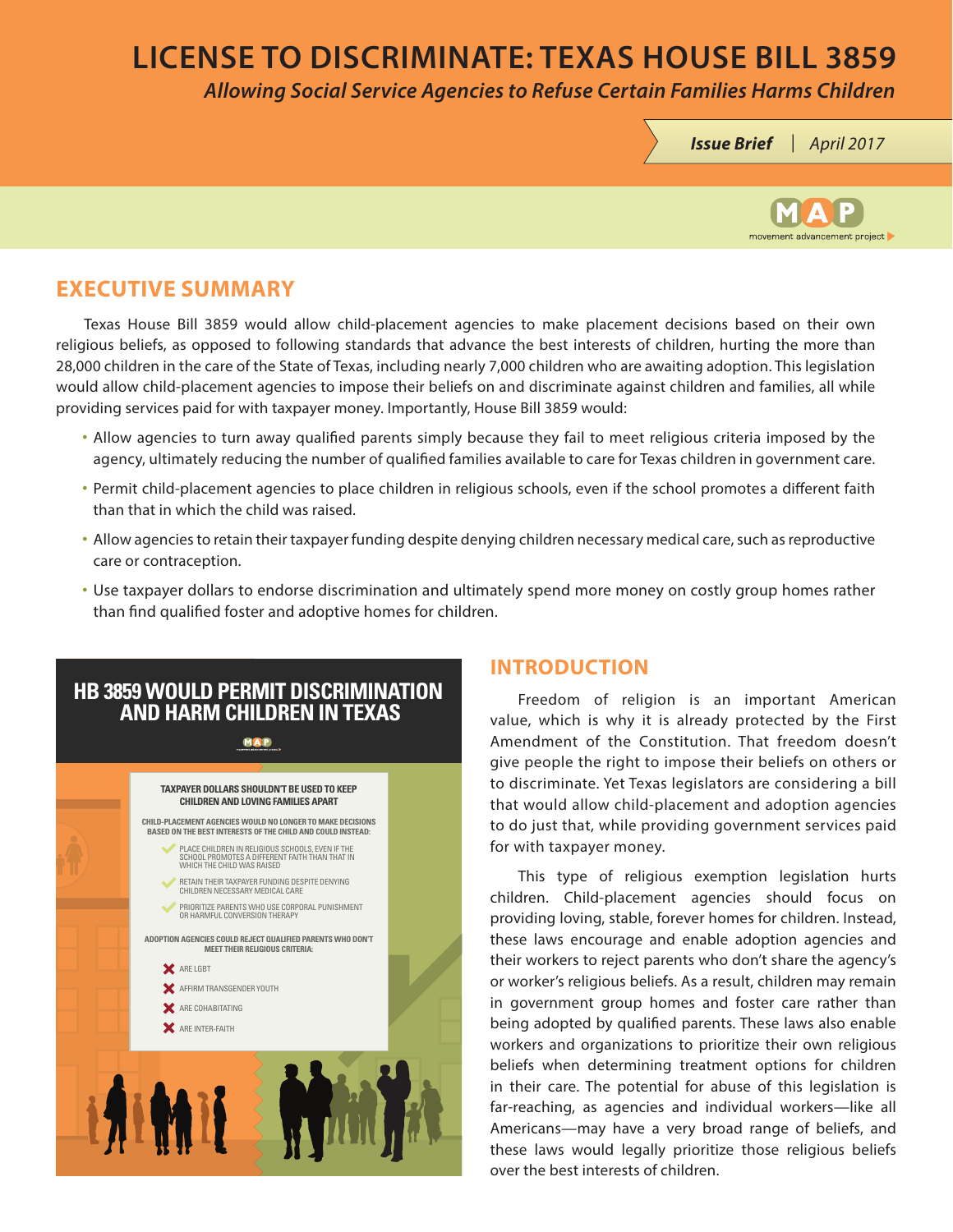### **CHILD-PLACEMENT & CHILD WELFARE AGENCIES SHOULD PUT CHILDREN FIRST**

It seems like common sense that a child-services organization should prioritize the best interests of children. Yet Texas House Bill 3859 would allow private childplacement agencies that receive state funding to refuse to provide services if doing so would conflict with their moral or religious beliefs. Service agencies need not be religiously affiliated to be permitted to discriminate. Rather, they must only have a religious belief and, under this legislation, they could discriminate and still continue to receive state funding to care for children in the child welfare system. The potential impact of this type of legislation on the provision of child services is breathtaking.

### **More Than 28,000 Children in Texas Need Foster and Adoptive Homes**

Consider that there are more than 28,000 children in the care of the State of Texas<sup>1</sup>, and nearly 7,000 of those are awaiting adoption.<sup>2</sup> Children who lack permanent homes have added risk of major difficulties in transitioning to a healthy adulthood.<sup>3</sup> Despite the importance of permanency, however, there is a significant shortage of quality homes for children, and children may face years of instability before they are adopted.

Agencies consistently report that one of the biggest obstacles to placing children is finding interested, qualified families who want to foster or adopt.<sup>4</sup> All kinds of families are needed to care for the thousands of children in the child welfare system, including the hundreds of thousands needing foster homes and those awaiting adoption nationwide. Research finds that diverse families serve a frequently under-appreciated role in the child welfare system; single parents, unmarried couples, relatives, and

## **28k** CHILDREN IN TEXAS NEED FOSTER AND ADOPTIVE HOMES

families headed by lesbian, gay, bisexual, and transgender (LGBT) people have all been important members of the foster and adoptive community. For example, same-sex couples are four times more likely than married oppositesex couples to raise an adopted child, and they are six times more likely to raise foster children.<sup>5</sup> There are more than 22,000 adopted children residing with same-sex couples in the United States.

Yet House Bill 3859 would protect workers and agencies who reject these and other qualified parents simply because those parents fail to meet the religious criteria imposed by the agency.

### **Child-Placement and Child Welfare Agencies Must Put Children First**

At the heart of child-welfare service is the well-being of the child. Each agency and staff member is tasked with ensuring the safety and well-being of every child in their care. This is called a duty of care, a legal obligation to care for children who are the state's charge. Agencies have this duty of care because children cannot care for themselves, find their own foster and adoptive homes, get their own food and shelter, or enroll themselves in school. Adults must help them obtain these crucial needs. How can agencies ensure that children get placed in adoptive homes as quickly as possible when the agencies are turning away qualified prospective parents?

Children also cannot choose which child-placement agencies take their cases. It is the responsibility of the state to ensure that every child-serving agency is showing the strictest duty of care; that each agency receiving state funding is doing everything in its power to ensure the well-being of children in its charge. Yet House Bill 3859 would allow agencies to impose their own religious views on the children in their care. For example, under such a law, a child who just lost both his or her parents could be denied adoption by an aunt who is an unmarried mother. The bill also would permit agencies to deny potentially life-saving health care to foster children.



Source: Kosciw, et al. "The 2015 National School Climate Survey: The experiences of lesbian, gay, bisexual, transgender, and queer youth in our nation's schools." 2016. GLSEN.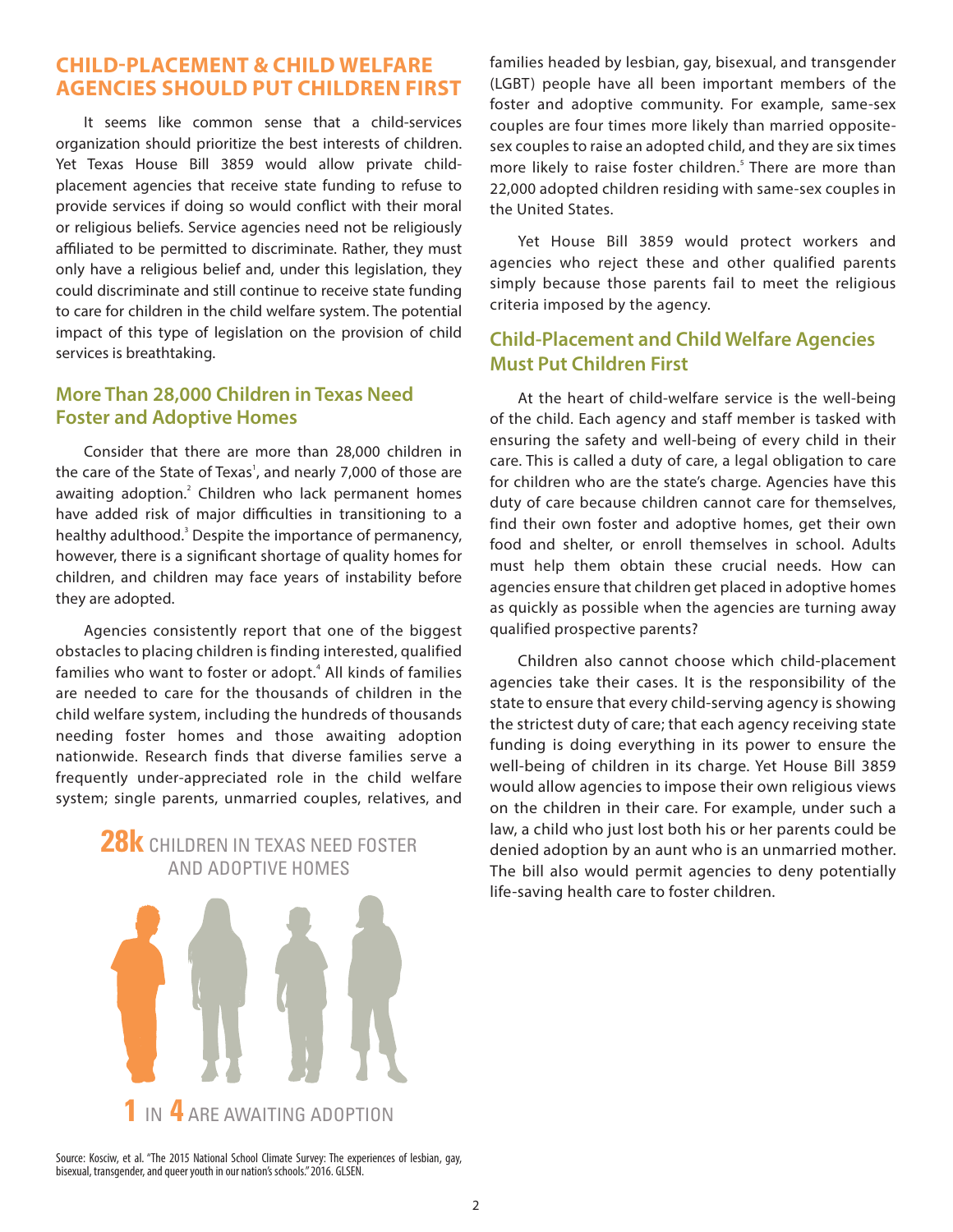### **HOUSE BILL 3859 ENCOURAGES DISCRIMINATION, HARMS CHILDREN AND FAMILIES**

House Bill 3859 would create a broad license to discriminate in the placement of children in state care, allowing child-placement agencies and workers to discriminate with taxpayer dollars and put their religious beliefs ahead of the best interests of children. Allowing agencies to flatly refuse to consider well-qualified prospective families–and to still receive government funding–violates basic principles of child welfare and allows taxpayer dollars to be used to discriminate.

When agencies that receive federal or state funding are permitted to pick and choose which children to serve and which families to consider, it is the children that the state has in their care who are harmed. Potential harms under House Bill 3859 could include:

#### **Prospective foster and adoptive families may simply not apply, reducing the overall number of available homes for children.**

- Choosing to be an adoptive or foster parent is already a deeply emotional and frequently challenging process. HB 3859 would create a chilling effect on families who may be considering adopting or fostering. They may wonder if they will be flatly denied or discriminated against by agencies who have been granted a right to do so, but who also do not have to disclose the criteria for families they will consider or discriminate against.
- Some prospective families may live near only one child-placement agency. So even if there remain other agencies that do not discriminate, the number of families who would consider fostering or adoption would be diminished, ultimately harming the more than 28,000 children in state care.

#### **Agencies could reject qualified parents who don't meet their religious criteria.**

- Adoption agencies could decide to keep a child in a government group home rather than place them with a loving, qualified couple who don't adhere to the agencies' religious beliefs.
- A child-placement worker could decide to keep a child in foster care rather than place her with a loving, qualified lesbian couple or a Buddhist couple who wants to adopt.
- A Christian child placement agency could refuse Jewish parents, and Jewish child placement agency could refuse Christian parents.

#### **Agencies and workers could discriminate against and refuse to serve sweeping categories of parents.**

- Social service agencies could refuse to consider families headed by LGBT people because the agency opposes same-sex couples, same-sex marriage, or transgender people.
- Single people or cohabiting unmarried couples could be excluded from consideration.
- Social service organizations could refuse to consider prospective families with a different religious practice from their own, interfaith families, or families who are not religiously affiliated.

#### **Agencies would no longer need to make placement decisions based on the best interests of the child.**

- An agency could refuse to allow a child to be adopted by an extended family member (often called kinship adoption, and frequently the best scenario for the wellbeing a child because it allows them to maintain family connections) like a gay uncle or bisexual grandparent.
- Agencies could refuse to place LGBT youth with accepting parents, but could instead place them with parents who intend to force them into conversion therapy.

#### **Agencies could make decisions that actively harm a child's well-being.**

- An agency could place a child in a religious school, even if the school promotes a different faith than that in which the child was raised.
- Agencies could retain their taxpayer funding despite denying children necessary or even life-saving medical care, such as reproductive care or contraception.

#### **Agencies could refuse adoptions to parents who don't share their religious beliefs about childrearing.**

• An agency could reject qualified parents who don't share the agency's belief that the Bible supports spanking.

#### **Taxpayer dollars are spent on discrimination and group homes rather than adoption.**

• When qualified families are not considered as potential adoptive families simply because they do not meet an agency's religious criteria, or because of what their family looks like, children may spend more time in the child welfare system as a result. This denial of permanent homes is harmful for children, and it is also costlier to states. Research finds that excluding qualified prospective foster and adoptive parents has negative budget impacts for state governments. Group homes are estimated to cost seven to ten times more than inhome placements,<sup>6</sup> and states spend less per child on providing basic care once a child is adopted.<sup>7</sup>